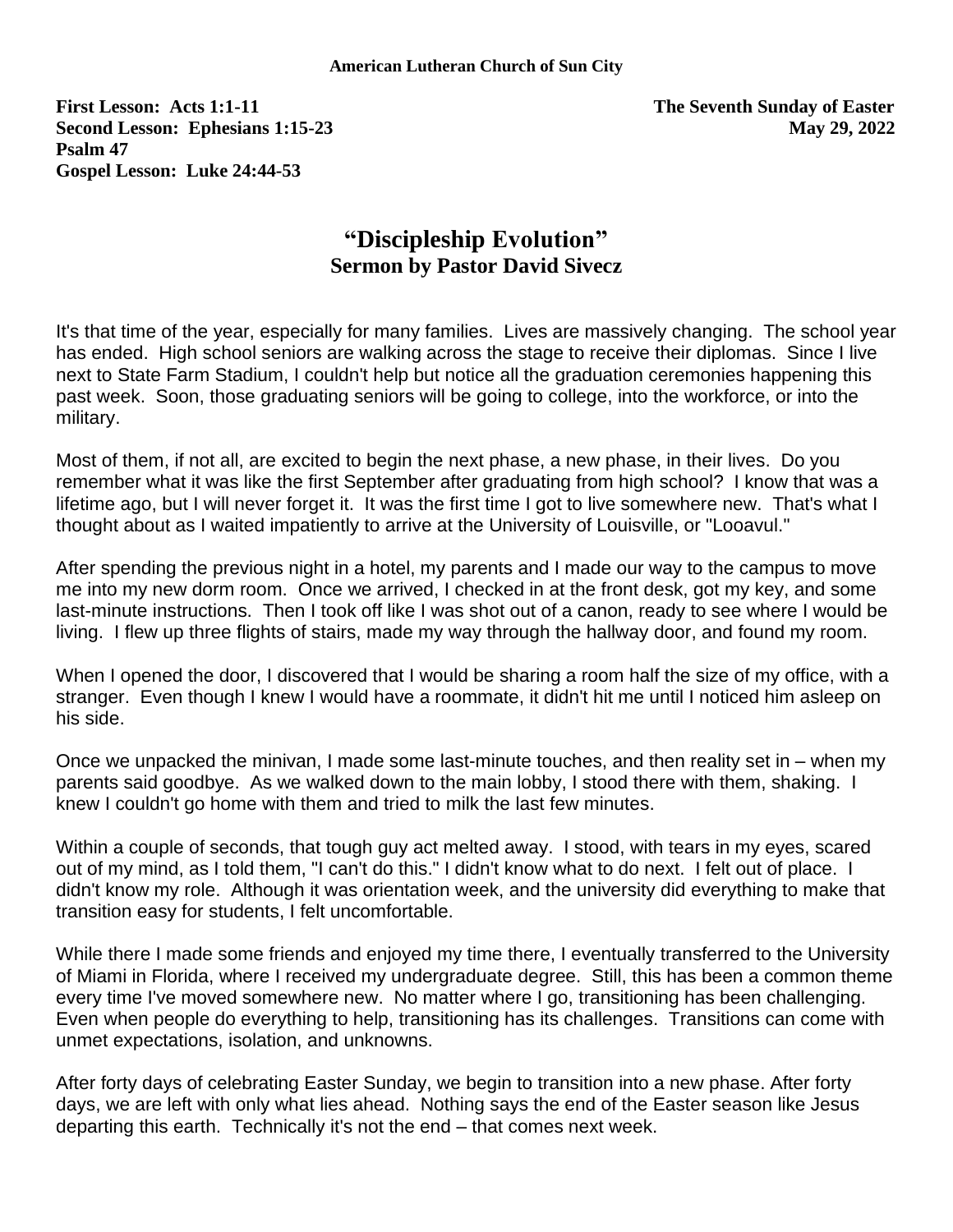But after hearing about Christ's resurrection, it almost feels anticlimactic. We celebrated Jesus' resurrection from the dead and that he fulfilled God's love for the world. We sang those beloved Easter hymns and had the choir and a brass quartet at all three worship services. We were full of excitement. But after forty days, Jesus ascends back to God, and we are left alone. Talk about unmet expectations.

Welcome to Ascension Sunday! What a way to celebrate Christ's final days on earth. Did you know that Ascension Day was this past Thursday? I definitely wouldn't have known if I didn't look at the calendar or wasn't a pastor. Yet the Ascension of Christ is something we believe. It is one of the cornerstones of our faith and tradition.

Every Sunday, through our creeds, we confess that we believe in Christ's Ascension. "He ascended into heaven and is seated at the right hand of the Father." On the one hand, I'm surprised Ascension Day is not a well-celebrated holiday in the church year. Yet, on the other hand, it makes sense why it isn't well-known. There isn't a lead-up to it. It doesn't involve any preparation or discipline. Those who decide to celebrate it, which is rare, only do so on the following Sunday. So, this transition is anticlimactic.

Even reading our Gospel lesson for this morning felt anticlimactic. After Christ's resurrection, he appeared before the disciples and shared with them a meal. Immediately, Luke wrote that he was carried up to heaven and left them. I'm left wanting more. I'm left thinking, "Is this it?" It's almost a tease. Do you feel that same way?

But it wasn't anticlimactic to the disciples. Jesus didn't just disappear and leave them to be his witnesses. They weren't left to go by themselves to share the good news of Christ's death and resurrection. They weren't just left alone to proclaim the word of God. Christ left a blessing with the disciples.

In other words, Christ shared with them that God's mission, or God's redemption for the world, was not only transitioning but evolving. God's mission was moving from Jesus closing out his ministry here on earth to the start of the greater Christian church. This evolution meant the end of an era and the beginning of another. This evolution meant the disciples were going to begin something new and unfamiliar.

I believe we can understand what the disciples were going through. At American Lutheran Church, not only are we evolving by calling a new senior pastor and entering a new chapter in the life of this church, but we, as the greater Christian church, are evolving. It's been happening for many years.

According to the last Pew Research survey in 2019, 65 percent of American adults were Christian. The previous survey taken in 2014 said 71 percent were Christian, and in 2007 it was 77 percent. It was the lowest estimate from any sizable survey to date. This pace rivals or even exceeds the country's most significant demographic trends, like the growing Hispanic population.

How can having fewer people claim the Christian faith be considered "evolving?" The fact that fewer people are attending church or claiming the Christian faith shows a shift in what it means to be Christian. Being a Christian is more than merely attending worship on Sunday, giving to the church, or reading one's bible. Although those things are important, those first disciples were moved to do something as they watched Christ depart.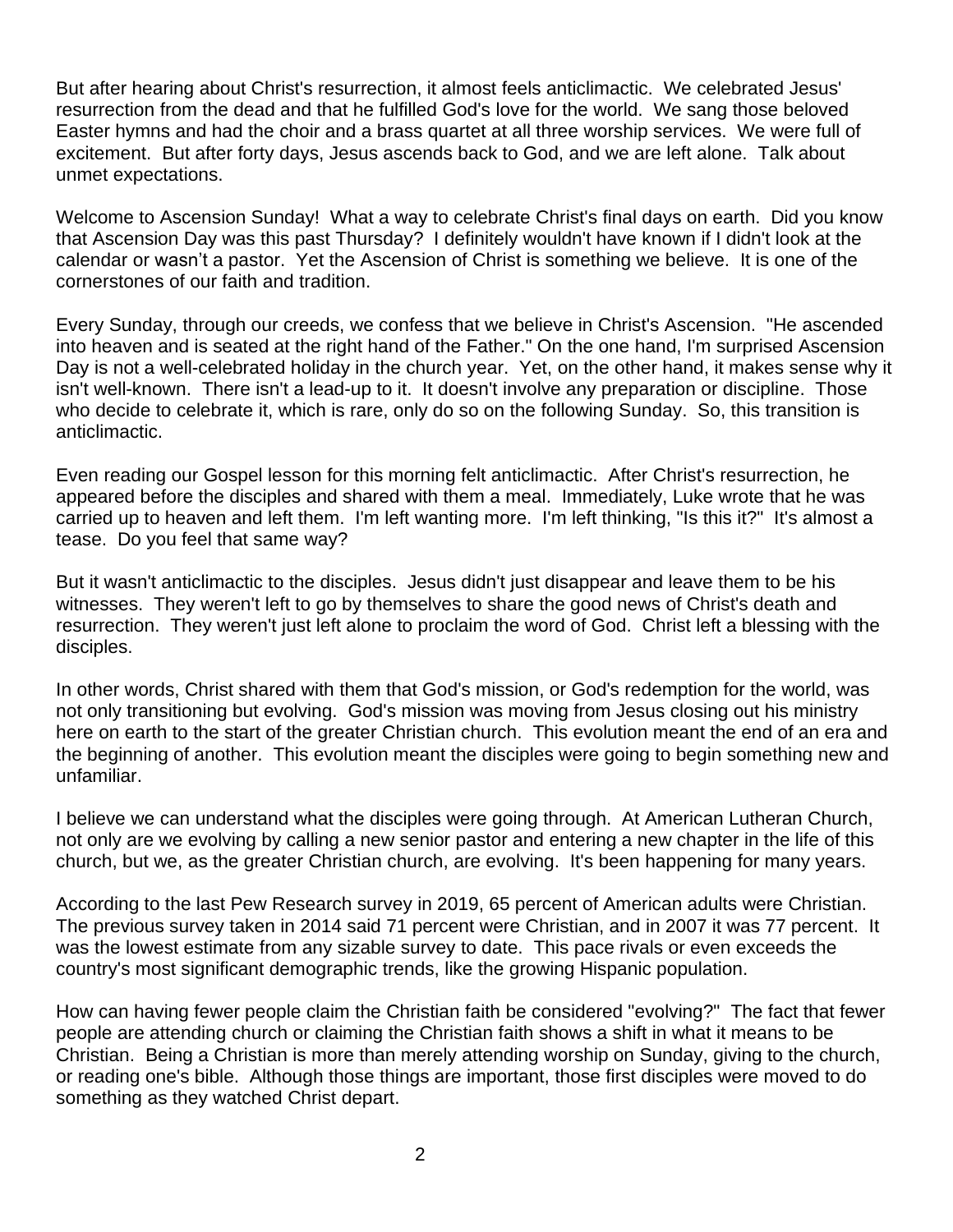They didn't just stand there, look up to the heavens, and feel despair. Instead, they responded to Christ's Ascension by joyfully worshipping God on their way to Jerusalem. They were joyful because - within Christ's blessing - he invited them to participate in the evolution of God's mission. Those disciples were invited to be a part of moving God's mission forward. Christ also extends that same invitation.

Instead of being concerned about people not coming to church, discipleship has evolved from "going to church" to "being the church." It's about participating in God's mission to share Christ's love and bring life to others. In a world that has never seemed more disinterested in the Gospel, it has never needed it more - that's opportunity.

As I mentioned in my sermon two weeks ago, we have the opportunity and ability right now to participate in moving God's mission forward. Two weeks ago, I learned on Saturday evening that there was a mass shooting in my hometown of Buffalo, New York. A young man from Binghamton, New York, drove five hours up to the Buffalo area to slaughter ten people because of their race.

Then on Tuesday of this past week, another young man went to an elementary school and murdered nineteen children and two adults in Uvalde, Texas. I don't know what it's like to lose a child, but I've heard that it's one of the worst experiences a human being can endure. But to drop off a young child at school to learn and then never see them again is incompressible.

The only thing I could think about was what if it was my little nieces or nephews. What if it was one of your grandchildren or great grandchildren. But in both instances - the shooting in Buffalo and Uvalde - there's been a profound opportunity to participate in God's mission showing love and giving life amid moments of death.

In Buffalo, I learned that the grocery store was the only place in that neighborhood where people could get food. Because it's closed for the time being, companies are giving away hundreds of pounds of food. Others are donating money to cover the costs of funerals, pay for counseling services, and help overcome racism. I even heard the offensive tackle of the Buffalo Bills, Dion Dawkins, gave away free opening day tickets to a family of the 3-year boy who lost his father while buying a birthday cake for his son. Although that won't bring their loved one back, that's the way he showed them love.

In Uvalde, efforts are going on as we worship here today. Although there isn't a Lutheran church in that town, our presiding Bishop has connected Lutheran Disaster Response to the community through the Southwest Texas bishop. People are donating blood to help the victims. Two of the local funeral homes are offering their services for free. A food truck driver showed up so he could set up to feed first responders. There are even attorneys coming forward to help the victims.

Yet, both tragedies could've been prevented. A sound rational reason for a civilian to possess automatic weapons still eludes me. For Christians, preventing gun violence is a matter of discipleship, not politics. Let me say that again, for Christians, preventing gun violence is a matter of discipleship, not politics. One more time if that wasn't clearly heard. For Christians, preventing gun violence is a matter of discipleship, not politics.

Yes, hearing about gun violence tragedies during worship might upset and anger some of us. I'm ten times more upset and angry that another preventable mass shooting has happened. So, we should be more upset and angry about these events; rather than it being mentioned during worship.